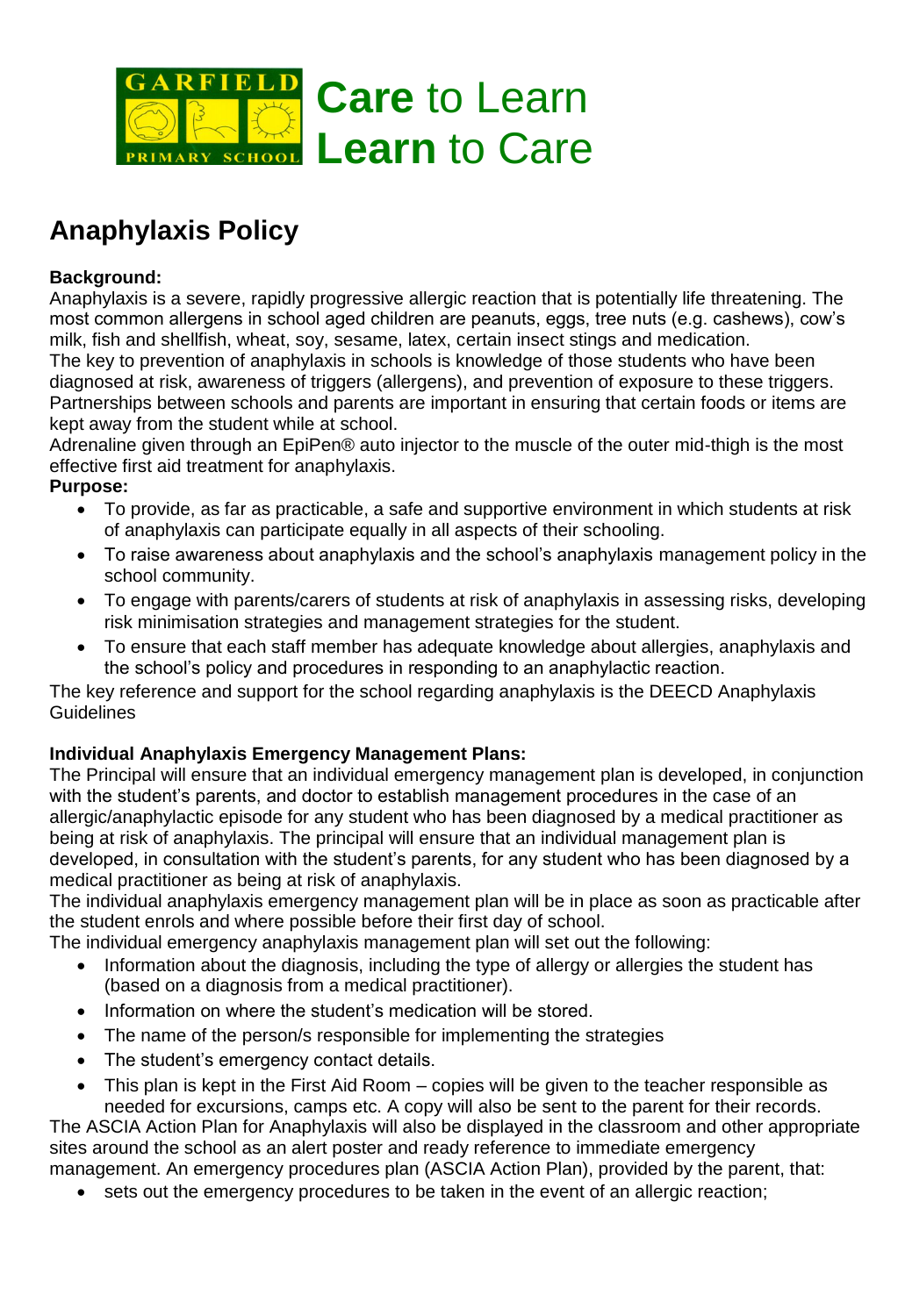- is signed by a medical practitioner who was treating the child on the date the practitioner signs the emergency procedures plan; and
- includes an up to date photograph of the student.

Plans will be reviewed, in consultation with the student's parents/carers and doctor annually or:

- if the student's condition changes, or
- immediately after a student has an anaphylactic reaction at school.

It is the responsibility of the parent to:

- provide a EpiPen® to be kept at school in the first aid room and clearly labelled
- ensure that new plans are signed immediately by the doctor and returned to school
- provide the emergency procedures plan (ASCIA Action Plan).The school can provide the relevant forms for parents
- Inform the school if their child's medical condition changes and, if relevant provide an updated emergency procedures plan (ASCIA Action Plan).

# **Communication Plan:**

The Principal will be responsible for ensuring that a communication plan is developed to provide information to all staff, students and parents about anaphylaxis and the school's anaphylaxis management policy.

The communication plan will include

- Strategies to minimise the risk of exposure to allergens while the student is under the care or supervision of school staff, for in-school and out of school settings including camps and excursions.
- Person/s responsible for implementing the strategies.
- Information about what steps will be taken to respond to an anaphylactic reaction by a student in a classroom, in the school yard, on school excursions, on school camps and special event days.

Staff will be provided with guidelines to manage the environment to minimise the risk of anaphylaxis for identified allergies.

Food removal will only occur following the recommendation of a relevant medical specialist and the provision of documentation.

Volunteers and casual relief staff of students at risk of anaphylaxis will be informed of students at risk of anaphylaxis and their role in responding to an anaphylactic reaction by a student in their care by the Principal.

All staff will be briefed once each semester by the Student Wellbeing Coordinator who has up to date anaphylaxis management training on:

- the school's anaphylaxis management policy
- the causes, symptoms and treatment of anaphylaxis
- the identities of students diagnosed at risk of anaphylaxis and where their medication is located
- how to use an auto adrenaline injecting device
- the school's first aid and emergency response procedures

# **Staff Training and Emergency Response:**

- Teachers and other school staff, who work with students at risk of anaphylaxis, must have up to date training in an anaphylaxis management training course.
- The Principal will identify the school staff to be trained based on a risk assessment.
- Wherever possible, training will take place before the student's first day at school. Where this is not possible, an interim plan will be developed in consultation with the parents
- Staff should be provided with opportunities to practice the plan in different environments. Eg In the classroom, out in the playground during recess time and on an excursion.